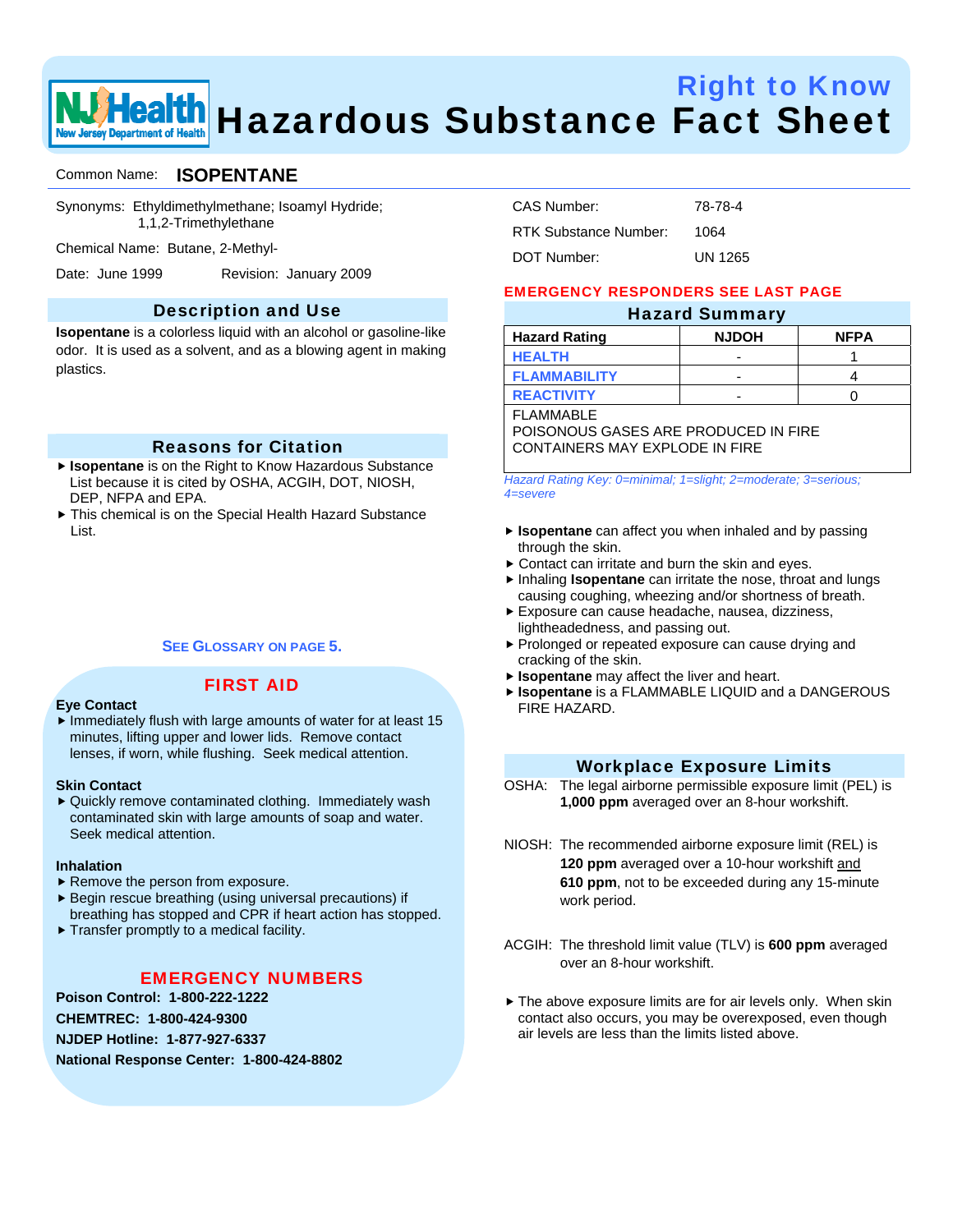# Determining Your Exposure

- Read the product manufacturer's Material Safety Data Sheet (MSDS) and the label to determine product ingredients and important safety and health information about the product mixture.
- $\blacktriangleright$  For each individual hazardous ingredient, read the New Jersey Department of Health Hazardous Substance Fact Sheet, available on the RTK website (www.nj.gov/health/eoh/rtkweb) or in your facility's RTK Central File or Hazard Communication Standard file.
- $\blacktriangleright$  You have a right to this information under the New Jersey Worker and Community Right to Know Act, the Public Employees Occupational Safety and Health (PEOSH) Act if you are a public worker in New Jersey, and under the federal Occupational Safety and Health Act (OSHA) if you are a private worker.
- ▶ The New Jersey Right to Know Act requires most employers to label chemicals in the workplace and requires public employers to provide their employees with information concerning chemical hazards and controls. The federal OSHA Hazard Communication Standard (29 CFR 1910.1200) and the PEOSH Hazard Communication Standard (N.J.A.C. 12:100-7) require employers to provide similar information and training to their employees.

This Fact Sheet is a summary of available information regarding the health hazards that may result from exposure. Duration of exposure, concentration of the substance and other factors will affect your susceptibility to any of the potential effects described below.

# Health Hazard Information

#### **Acute Health Effects**

The following acute (short-term) health effects may occur immediately or shortly after exposure to **Isopentane**:

- $\triangleright$  Contact can irritate and burn the skin and eves.
- **F** Inhaling **Isopentane** can irritate the nose, throat and lungs causing coughing, wheezing and/or shortness of breath.
- ▶ Exposure can cause headache, nausea, dizziness, lightheadedness, and passing out.

#### **Chronic Health Effects**

The following chronic (long-term) health effects can occur at some time after exposure to **Isopentane** and can last for months or years:

#### *Cancer Hazard*

 $\blacktriangleright$  According to the information presently available to the New Jersey Department of Health, **Isopentane** has not been tested for its ability to cause cancer in animals.

#### *Reproductive Hazard*

 $\blacktriangleright$  According to the information presently available to the New Jersey Department of Health, **Isopentane** has not been tested for its ability to affect reproduction.

#### *Other Effects*

- **Example 1 Sopentane** can irritate the lungs. Repeated exposure may cause bronchitis to develop with coughing, phlegm, and/or shortness of breath.
- **Prolonged or repeated exposure can cause drying and** cracking of the skin with redness and watery blisters.
- **F** Isopentane may affect the liver and heart.

## Medical

#### **Medical Testing**

If symptoms develop or overexposure is suspected, the following are recommended:

- ► Lung function tests
- $\blacktriangleright$  EKG
- $\blacktriangleright$  Liver function tests

Any evaluation should include a careful history of past and present symptoms with an exam. Medical tests that look for damage already done are not a substitute for controlling exposure.

Request copies of your medical testing. You have a legal right to this information under the OSHA Access to Employee Exposure and Medical Records Standard (29 CFR 1910.1020).

#### **Mixed Exposures**

 $\blacktriangleright$  More than light alcohol consumption can cause liver damage. Drinking alcohol can increase the liver damage caused by **Isopentane**.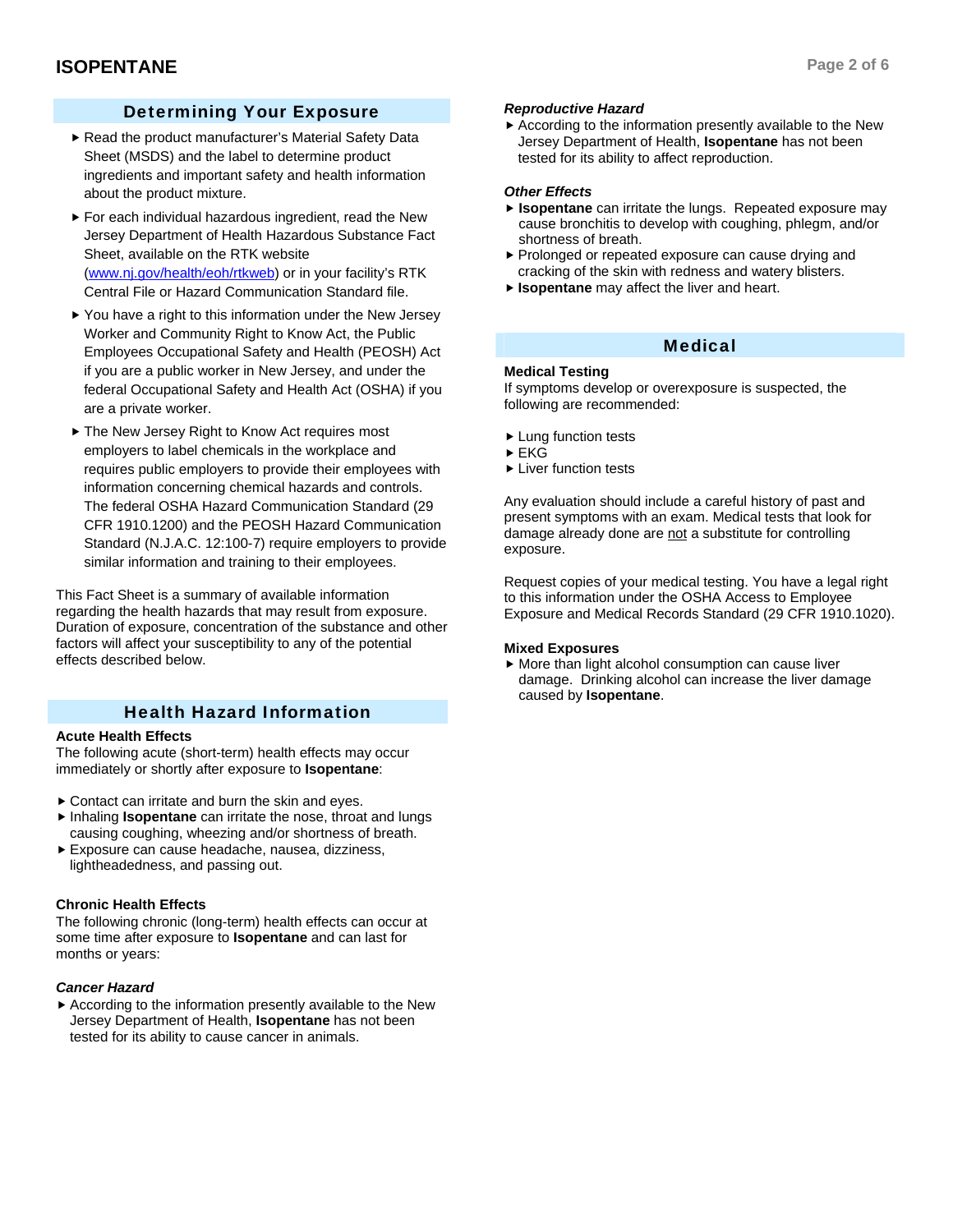# **ISOPENTANE** Page 3 of 6

# Workplace Controls and Practices

Very toxic chemicals, or those that are reproductive hazards or sensitizers, require expert advice on control measures if a less toxic chemical cannot be substituted. Control measures include: (1) enclosing chemical processes for severely irritating and corrosive chemicals, (2) using local exhaust ventilation for chemicals that may be harmful with a single exposure, and (3) using general ventilation to control exposures to skin and eye irritants. For further information on workplace controls, consult the NIOSH document on Control Banding at www.cdc.gov/niosh/topics/ctrlbanding/.

The following work practices are also recommended:

- $\blacktriangleright$  Label process containers.
- $\blacktriangleright$  Provide employees with hazard information and training.
- $\blacktriangleright$  Monitor airborne chemical concentrations.
- $\blacktriangleright$  Use engineering controls if concentrations exceed recommended exposure levels.
- $\blacktriangleright$  Provide eye wash fountains and emergency showers.
- $\blacktriangleright$  Wash or shower if skin comes in contact with a hazardous material.
- $\blacktriangleright$  Always wash at the end of the workshift.
- $\triangleright$  Change into clean clothing if clothing becomes contaminated.
- $\triangleright$  Do not take contaminated clothing home.
- $\triangleright$  Get special training to wash contaminated clothing.
- $\triangleright$  Do not eat, smoke, or drink in areas where chemicals are being handled, processed or stored.
- $\blacktriangleright$  Wash hands carefully before eating, smoking, drinking, applying cosmetics or using the toilet.

In addition, the following may be useful or required:

▶ Before entering a confined space where **Isopentane** may be present, check to make sure that an explosive concentration does not exist.

# Personal Protective Equipment

The OSHA Personal Protective Equipment Standard (29 CFR 1910.132) requires employers to determine the appropriate personal protective equipment for each hazard and to train employees on how and when to use protective equipment.

The following recommendations are only guidelines and may not apply to every situation.

#### **Gloves and Clothing**

- ▶ Avoid skin contact with **Isopentane**. Wear personal protective equipment made from material which can not be permeated or degraded by this substance. Safety equipment suppliers and manufacturers can provide recommendations on the most protective glove and clothing material for your operation.
- $\triangleright$  Safety equipment manufacturers recommend Nitrile, Silver Shield®/4H®, Viton and Barrier® as glove materials for *n-Pentane*, and Tychem® F, BR, LV, Responder®, and TK; Zytron® 300; ONESuit®TEC; and Trellchem® HPS and VPS, or the equivalent, as protective clothing materials for *Hydrocarbons*, *aliphatic*, *saturated*.

 $\blacktriangleright$  All protective clothing (suits, gloves, footwear, headgear) should be clean, available each day, and put on before work.

#### **Eye Protection**

- $\blacktriangleright$  Wear indirect-vent, impact and splash resistant goggles when working with liquids.
- $\blacktriangleright$  If additional protection is needed for the entire face, use in combination with a face shield. A face shield should not be used without another type of eye protection.
- $\triangleright$  Do not wear contact lenses when working with this substance.

#### **Respiratory Protection**

*Improper use of respirators is dangerous.* Respirators should only be used if the employer has implemented a written program that takes into account workplace conditions, requirements for worker training, respirator fit testing, and medical exams, as described in the OSHA Respiratory Protection Standard (29 CFR 1910.134).

- $\triangleright$  Where the potential exists for exposure over **120 ppm**, use a NIOSH approved supplied-air respirator with a full facepiece operated in a pressure-demand or other positive-pressure mode. For increased protection use in combination with an auxiliary self-contained breathing apparatus operated in a pressure-demand or other positive-pressure mode.
- ► Exposure to **1,500 ppm** is immediately dangerous to life and health. If the possibility of exposure above **1,500 ppm** exists, use a NIOSH approved self-contained breathing apparatus with a full facepiece operated in a pressuredemand or other positive-pressure mode equipped with an emergency escape air cylinder.

# Fire Hazards

If employees are expected to fight fires, they must be trained and equipped as stated in the OSHA Fire Brigades Standard (29 CFR 1910.156).

- **Fisopentane** is a FLAMMABLE LIQUID.
- $\blacktriangleright$  Use dry chemical, CO<sub>2</sub>, alcohol-resistant foam or other foam extinguishing agents, as water may not be effective in fighting fires.
- **POISONOUS GASES ARE PRODUCED IN FIRE.**
- **EXPLODE IN FIRE.**
- $\triangleright$  Use water spray to keep fire-exposed containers cool and to reduce vapors.
- $\blacktriangleright$  Vapor is heavier than air and may travel a distance to cause a fire or explosion far from the source.
- Flow or agitation may generate electrostatic charges.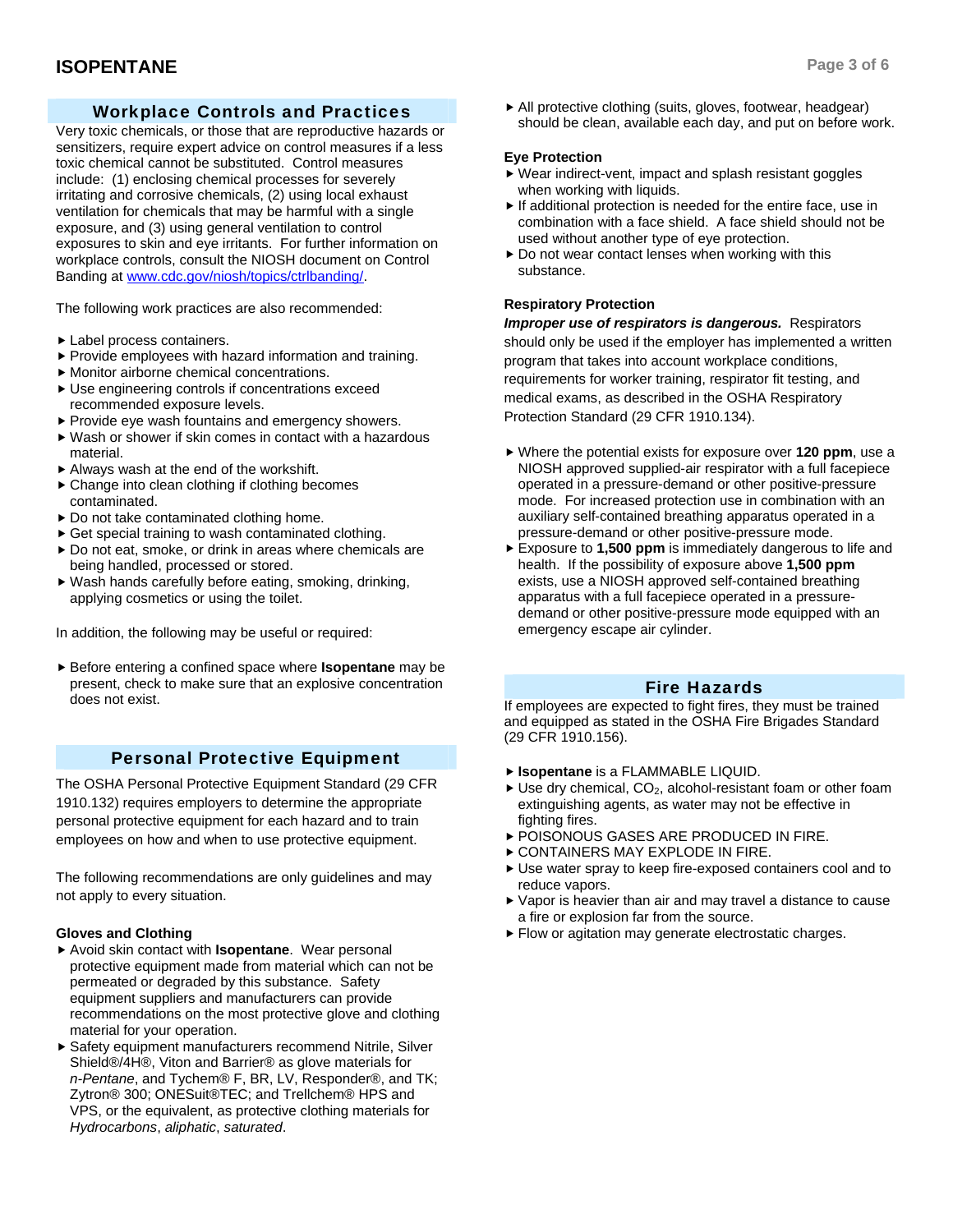## Spills and Emergencies

If employees are required to clean-up spills, they must be properly trained and equipped. The OSHA Hazardous Waste Operations and Emergency Response Standard (29 CFR 1910.120) may apply.

If **Isopentane** is spilled or leaked, take the following steps:

- $\blacktriangleright$  Evacuate personnel and secure and control entrance to the area.
- $\blacktriangleright$  Eliminate all ignition sources.
- $\blacktriangleright$  Absorb liquids in vermiculite, dry sand, earth, or a similar material and place into sealed containers for disposal.
- ▶ Keep **Isopentane** out of confined spaces, such as sewers, because of the possibility of an explosion.
- $\blacktriangleright$  Ventilate area of spill or leak.
- $\blacktriangleright$  Use water spray to keep containers cool.
- ▶ DO NOT wash into sewer.
- $\blacktriangleright$  It may be necessary to contain and dispose of **Isopentane** as a HAZARDOUS WASTE. Contact your state Department of Environmental Protection (DEP) or your regional office of the federal Environmental Protection Agency (EPA) for specific recommendations.

# Handling and Storage

Prior to working with **Isopentane** you should be trained on its proper handling and storage.

- **Example 1 Sopentane** reacts violently with OXIDIZING AGENTS (such as PERCHLORATES, PEROXIDES, PERMANGANATES, CHLORATES, NITRATES, CHLORINE, BROMINE and FLUORINE).
- $\triangleright$  Store in tightly closed containers in a cool, well-ventilated area.
- $\blacktriangleright$  Sources of ignition, such as smoking and open flames, are prohibited where **Isopentane** is used, handled, or stored.
- $\triangleright$  Metal containers involving the transfer of **Isopentane** should be grounded and bonded.
- $\blacktriangleright$  Use explosion-proof electrical equipment and fittings wherever **Isopentane** is used, handled, manufactured, or stored.
- $\blacktriangleright$  Use only non-sparking tools and equipment, especially when opening and closing containers of **Isopentane**.
- f **Isopentane** attacks some PLASTICS, RUBBER and COATINGS.

# Occupational Health Information Resources

The New Jersey Department of Health offers multiple services in occupational health. These services include providing informational resources, educational materials, public presentations, and industrial hygiene and medical investigations and evaluations.

#### **For more information, please contact:**

 New Jersey Department of Health Right to Know PO Box 368 Trenton, NJ 08625-0368 Phone: 609-984-2202 Fax: 609-984-7407 E-mail: rtk@doh.state.nj.us Web address: http://www.nj.gov/health/eoh/rtkweb

*The Right to Know Hazardous Substance Fact Sheets are not intended to be copied and sold for commercial purposes.*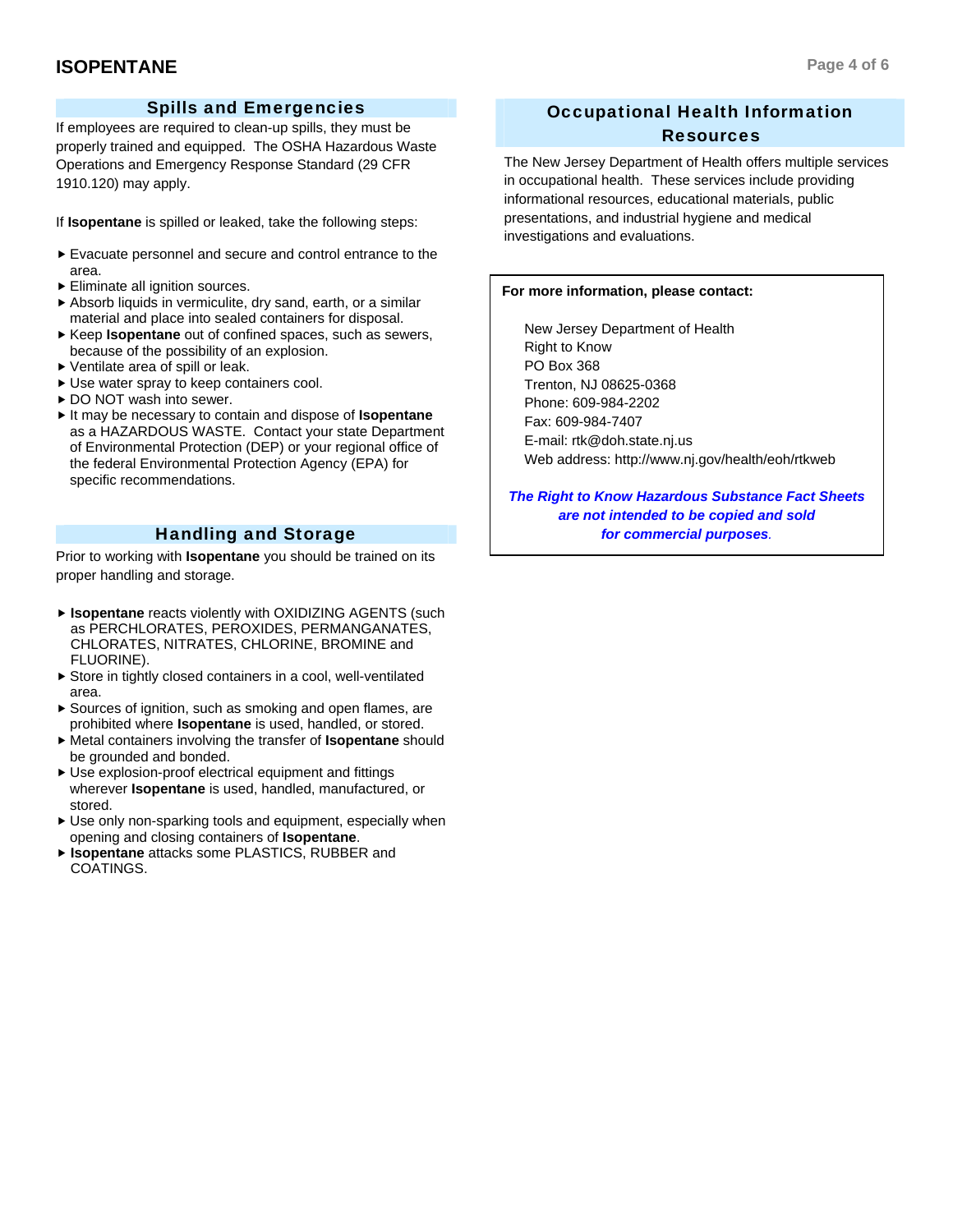# **ISOPENTANE** Page 5 of 6

#### **GLOSSARY**

**ACGIH** is the American Conference of Governmental Industrial Hygienists. They publish guidelines called Threshold Limit Values (TLVs) for exposure to workplace chemicals.

**Acute Exposure Guideline Levels** (AEGLs) are established by the EPA. They describe the risk to humans resulting from once-in-a lifetime, or rare, exposure to airborne chemicals.

**Boiling point** is the temperature at which a substance can change its physical state from a liquid to a gas.

A **carcinogen** is a substance that causes cancer.

The **CAS number** is unique, identifying number, assigned by the Chemical Abstracts Service, to a specific chemical.

**CFR** is the Code of Federal Regulations, which are the regulations of the United States government.

A **combustible** substance is a solid, liquid or gas that will burn.

A **corrosive** substance is a gas, liquid or solid that causes destruction of human skin or severe corrosion of containers.

**DEP** is the New Jersey Department of Environmental Protection.

**DOT** is the Department of Transportation, the federal agency that regulates the transportation of chemicals.

**EPA** is the Environmental Protection Agency, the federal agency responsible for regulating environmental hazards.

**ERG** is the Emergency Response Guidebook. It is a guide for emergency responders for transportation emergencies involving hazardous substances.

**Emergency Response Planning Guideline** (ERPG) values provide estimates of concentration ranges where one reasonably might anticipate observing adverse effects.

A **fetus** is an unborn human or animal.

A **flammable** substance is a solid, liquid, vapor or gas that will ignite easily and burn rapidly.

The **flash point** is the temperature at which a liquid or solid gives off vapor that can form a flammable mixture with air.

**IARC** is the International Agency for Research on Cancer, a scientific group.

**Ionization Potential** is the amount of energy needed to remove an electron from an atom or molecule. It is measured in electron volts.

**IRIS** is the Integrated Risk Information System database on human health effects that may result from exposure to various chemicals, maintained by federal EPA.

**LEL** or **Lower Explosive Limit**, is the lowest concentration of a combustible substance (gas or vapor) in the air capable of continuing an explosion.

**mg/m3** means milligrams of a chemical in a cubic meter of air. It is a measure of concentration (weight/volume).

A **mutagen** is a substance that causes mutations. A **mutation** is a change in the genetic material in a body cell. Mutations can lead to birth defects, miscarriages, or cancer.

**NFPA** is the National Fire Protection Association. It classifies substances according to their fire and explosion hazard.

**NIOSH** is the National Institute for Occupational Safety and Health. It tests equipment, evaluates and approves respirators, conducts studies of workplace hazards, and proposes standards to OSHA.

**NTP** is the National Toxicology Program which tests chemicals and reviews evidence for cancer.

**OSHA** is the federal Occupational Safety and Health Administration, which adopts and enforces health and safety standards.

**PEOSHA** is the New Jersey Public Employees Occupational Safety and Health Act, which adopts and enforces health and safety standards in public workplaces.

**Permeated** is the movement of chemicals through protective materials.

**ppm** means parts of a substance per million parts of air. It is a measure of concentration by volume in air.

**Protective Action Criteria** (PAC) are values established by the Department of Energy and are based on AEGLs and ERPGs. They are used for emergency planning of chemical release events.

A **reactive** substance is a solid, liquid or gas that releases energy under certain conditions.

**STEL** is a Short Term Exposure Limit which is usually a 15 minute exposure that should not be exceeded at any time during a work day.

A **teratogen** is a substance that causes birth defects by damaging the fetus.

**UEL** or **Upper Explosive Limit** is the highest concentration in air above which there is too much fuel (gas or vapor) to begin a reaction or explosion.

**Vapor Density** is the ratio of the weight of a given volume of one gas to the weight of another (usually *Hydrogen*), at the same temperature and pressure.

The **vapor pressure** is a force exerted by the vapor in equilibrium with the solid or liquid phase of the same substance. The higher the vapor pressure the higher concentration of the substance in air.